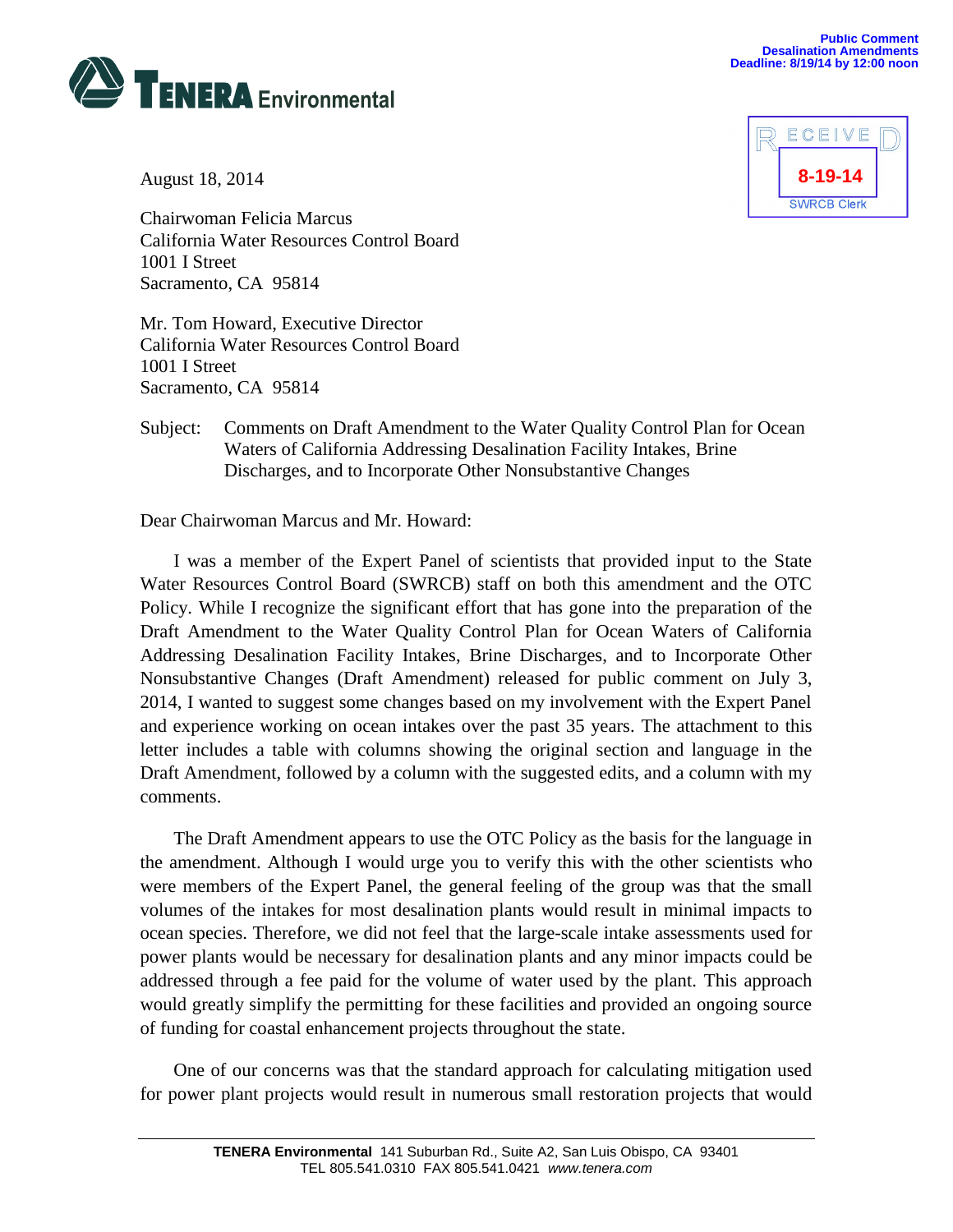be difficult to manage, and more likely to fail. The fee-based approach was derived from mitigation banking which offers several advantages over on-site, permittee led restoration mitigation programs. In 1995, the USEPA, the Army Corps and several other agencies issued joint memoranda and guidance on mitigation banking under the Section 404 regulating program aimed at wetlands mitigation (60 F.R. 13711 and 60 F.R. 58605). The agencies stated that the key advantages to mitigation banking over other approaches to restoration mitigation included economies of scale, in particular they state that pooling financial, planning, regulatory and scientific resources can increase the potential for success by funding projects that are "not practicable" to many smaller project-specific proposals. Consolidation also increases the potential for the establishment and long-term management of successful mitigation. Mitigation banking was given preference in 1998 by Congress as the approach to offset wetland impacts from federally funded transportation projects if banks were approved in accordance with the 1995 guidance provided by the National Research Council (NRC).<sup>1</sup>

My comments also address the prescriptive approach to compliance in the Draft Amendment that provides unnecessary detail, while also leaving out many of the important issues that need to be considered when selecting an intake location or technology. For example, the Draft Amendment asks for input on the selection of a specific slot size for screens that would be used at surface ocean intakes. Since the language mentions slot opening, the assumption is that this refers specifically to wedgewire screens. This selection should be based on site-specific factors especially for use of wedgewire screens that require adequate cross flow. Other site-specific factors include the level of debris which may make the use of wedgewire screen technology infeasible. The current language does not seem to allow for other screening systems currently available or in development. Finally, the species composition at a site is a critical factor in the selection of an appropriate screen or slot opening. The SWRCB should be providing language that provides for as much flexibility in the selection and development of intake technologies as possible. A separate guidance document could be developed that would detail the site-specific factors that would need to be considered in determining the best intake technology available for a specific project.

This prescriptive approach also appears in the requirements for specific studies. My comments provide details on some of the unnecessary details included on the required studies. Some of the details include information which is incorrect, especially in regards to the methods of analysis, and requirements which far exceed what is required for intake systems that have little likelihood of having any negative effects on the marine environment.

<sup>1</sup> NRC (2001) Compensating for Wetland Loss Under the Clean Water Act. National Academy Press. Washington, D.C.



 $\overline{a}$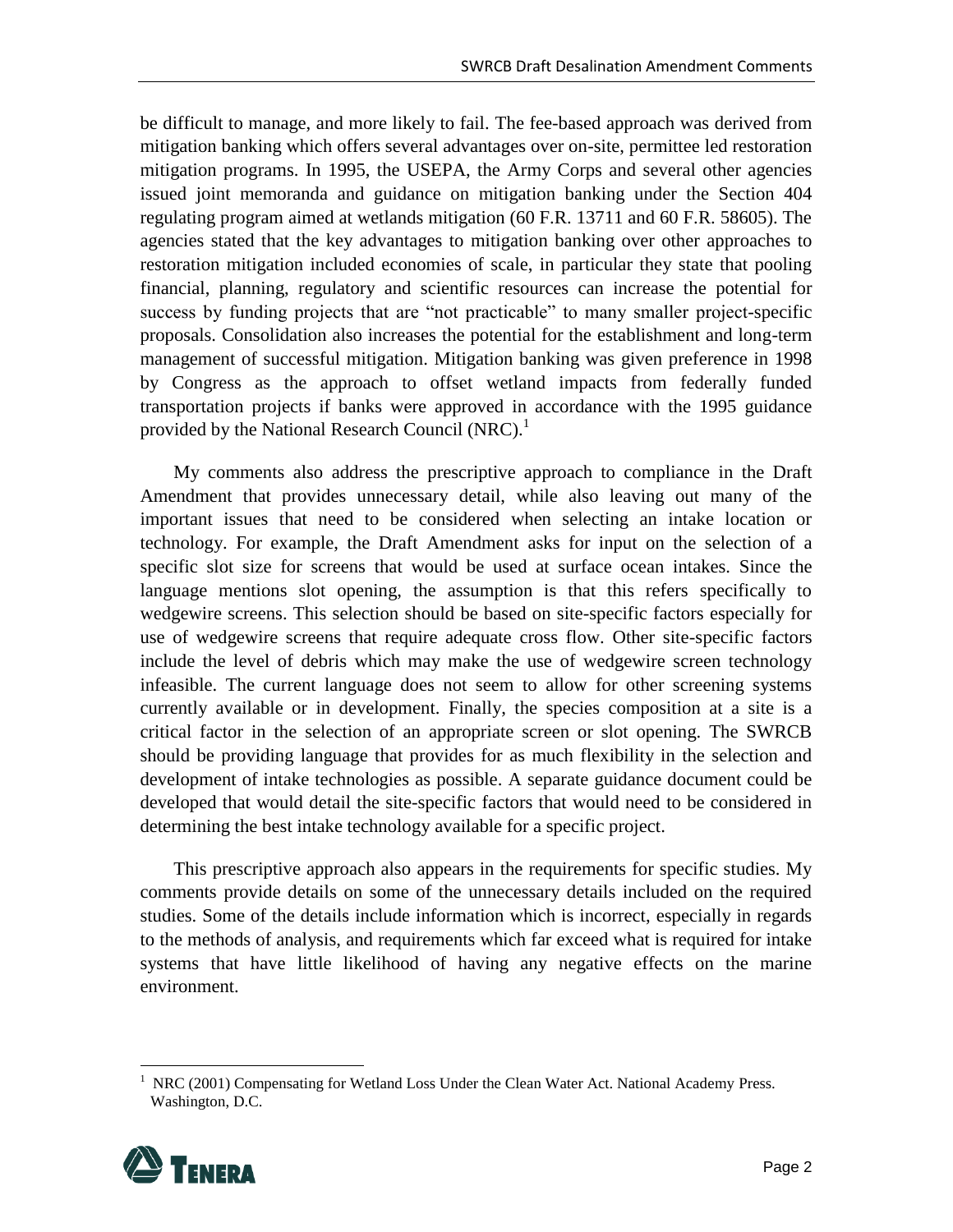Due to my involvement with the development of this policy, I am very interested in making sure that the final version is based on sound science and also promotes the development of new intake technologies that would allow for the measured development of desalination along the coast of California.

Sincerely,

John Steinbeck Vice President/Principal Scientist Tenera Environmental

- cc: Vice Chair Frances Spivy-Weber Water Board Member Dorene D'Adamo Water Board Member Steven Moore Water Board Member Tam Doduc Deputy Director Mr. Jonathan Bishop
- w/ Attached Comments on Desalination Amendment

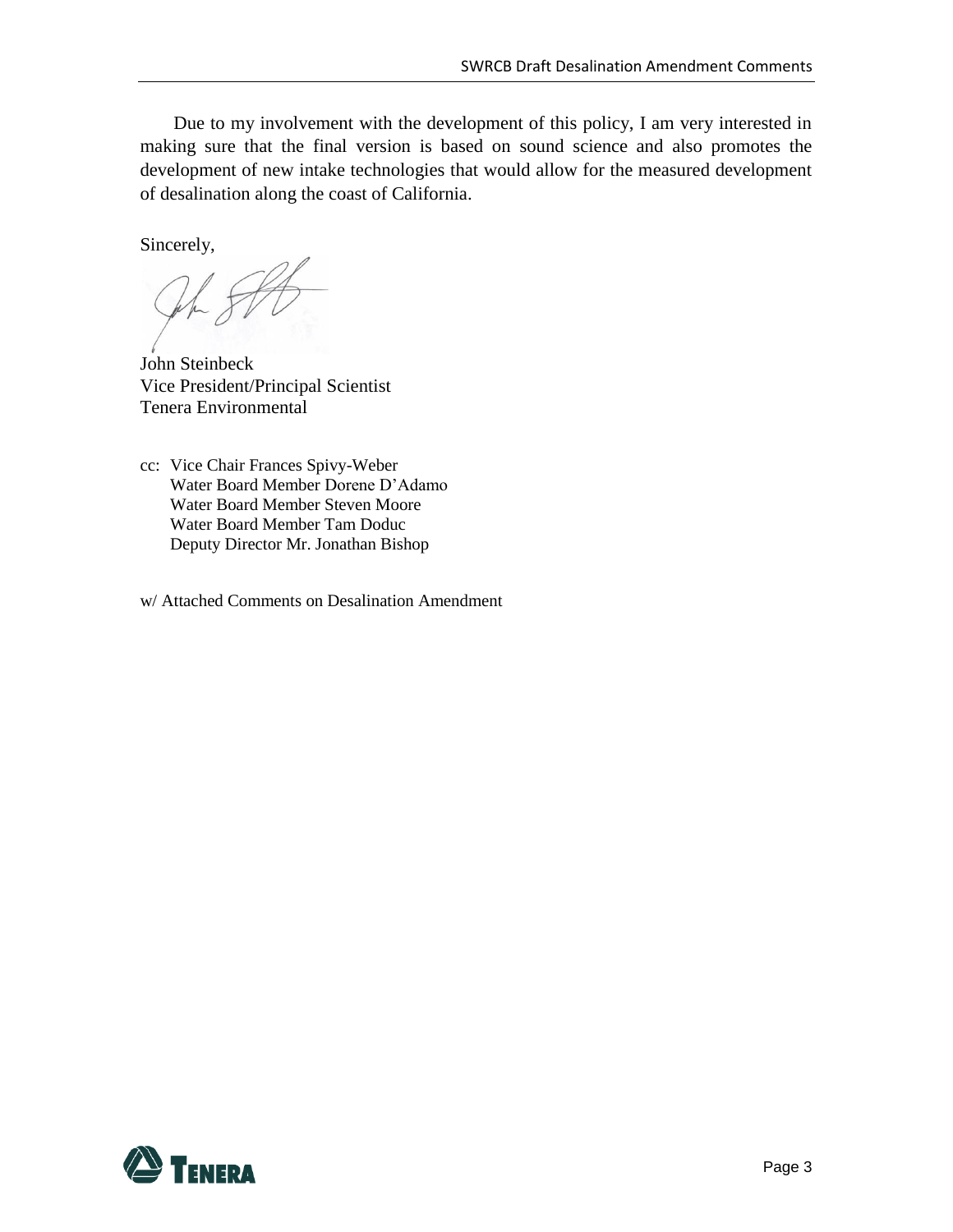| <b>Amendment Section</b>                                                                                                                                                                                                                                                                                                                                                                                                                                                                                                                       | <b>Suggested Change</b>                                                                                                                                                                                                                                                                                                                                                                                                                                                                                                                        | Rationale                                                                                                                                                                                                                                                                                                                                                                                                                                                           |
|------------------------------------------------------------------------------------------------------------------------------------------------------------------------------------------------------------------------------------------------------------------------------------------------------------------------------------------------------------------------------------------------------------------------------------------------------------------------------------------------------------------------------------------------|------------------------------------------------------------------------------------------------------------------------------------------------------------------------------------------------------------------------------------------------------------------------------------------------------------------------------------------------------------------------------------------------------------------------------------------------------------------------------------------------------------------------------------------------|---------------------------------------------------------------------------------------------------------------------------------------------------------------------------------------------------------------------------------------------------------------------------------------------------------------------------------------------------------------------------------------------------------------------------------------------------------------------|
| Implementation Provisions for Desalination Facilities                                                                                                                                                                                                                                                                                                                                                                                                                                                                                          |                                                                                                                                                                                                                                                                                                                                                                                                                                                                                                                                                |                                                                                                                                                                                                                                                                                                                                                                                                                                                                     |
|                                                                                                                                                                                                                                                                                                                                                                                                                                                                                                                                                |                                                                                                                                                                                                                                                                                                                                                                                                                                                                                                                                                |                                                                                                                                                                                                                                                                                                                                                                                                                                                                     |
| 2.                                                                                                                                                                                                                                                                                                                                                                                                                                                                                                                                             |                                                                                                                                                                                                                                                                                                                                                                                                                                                                                                                                                |                                                                                                                                                                                                                                                                                                                                                                                                                                                                     |
| a. General Considerations                                                                                                                                                                                                                                                                                                                                                                                                                                                                                                                      |                                                                                                                                                                                                                                                                                                                                                                                                                                                                                                                                                |                                                                                                                                                                                                                                                                                                                                                                                                                                                                     |
| b. Site is the general onshore and offshore location of a new or                                                                                                                                                                                                                                                                                                                                                                                                                                                                               |                                                                                                                                                                                                                                                                                                                                                                                                                                                                                                                                                |                                                                                                                                                                                                                                                                                                                                                                                                                                                                     |
| expanded facility.                                                                                                                                                                                                                                                                                                                                                                                                                                                                                                                             |                                                                                                                                                                                                                                                                                                                                                                                                                                                                                                                                                |                                                                                                                                                                                                                                                                                                                                                                                                                                                                     |
| (1) Consider whether the identified regional need for<br>desalinated water identified is consistent with any applicable<br>general or coordinated plan for the development, utilization or<br>conservation of the water resources of the state, such as a<br>county general plan, an integrated regional water<br>management plan or an urban water management plan. A<br>design capacity in excess of the identified regional water need<br>for desalinated water shall not be used by itself to declare<br>subsurface intakes as infeasible. | (1) Consider whether the identified regional need for<br>desalinated water identified is consistent with any applicable<br>general or coordinated plan for the development, utilization or<br>conservation of the water resources of the state, such as a<br>county general plan, an integrated regional water management<br>plan or an urban water management plan. A design capacity in<br>excess of the identified regional water need for desalinated<br>water shall not be used by itself to declare subsurface intakes<br>as infeasible. | No intake design should be dismissed without consideration of<br>numerous factors. This indicates that the policy will give<br>preferential consideration to subsurface intakes. In many<br>cases these have been shown to fail. The environmental<br>impacts are largely unstudied, and some technologies such as<br>infiltration galleries have the potential to result in impacts that<br>are likely much greater than a well-designed screened ocean<br>intake. |
| c. Design is the layout, form, and function of a facility, including<br>the configuration and type of infrastructure, including intake and<br>outfall structures.                                                                                                                                                                                                                                                                                                                                                                              |                                                                                                                                                                                                                                                                                                                                                                                                                                                                                                                                                |                                                                                                                                                                                                                                                                                                                                                                                                                                                                     |
| (1) For each potential site, analyze the potential design<br>configurations of the intake, discharge, and other facility<br>infrastructure to avoid impacts to sensitive habitats and<br>sensitive species.                                                                                                                                                                                                                                                                                                                                    |                                                                                                                                                                                                                                                                                                                                                                                                                                                                                                                                                |                                                                                                                                                                                                                                                                                                                                                                                                                                                                     |
| (2) If the regional water board determines that subsurface<br>intakes are infeasible and surface water intakes are proposed<br>instead, analyze potential designs for those intakes in order to<br>minimize the Area Production Forgone (APF). The intake shall<br>be designed to minimize entrainment of organisms when<br>operational.                                                                                                                                                                                                       | (2) If the regional water board determines that subsurface<br>intakes are infeasible and surface water intakes are proposed<br>instead, analyze potential designs for those intakes in order to<br>minimize the Area Production Forgone (APF). The intake shall<br>be designed to minimize entrainment of organisms when<br>operational.                                                                                                                                                                                                       | The inclusion of APF as a criterion does not make any sense<br>as it may not be feasible to calculate estimates of APF at a<br>location. Also, APF may not provide any insight into the levels<br>or effects of entrainment and may actually be independent of<br>entrainment levels. Minimizing entrainment should be the<br>primary criterion.                                                                                                                    |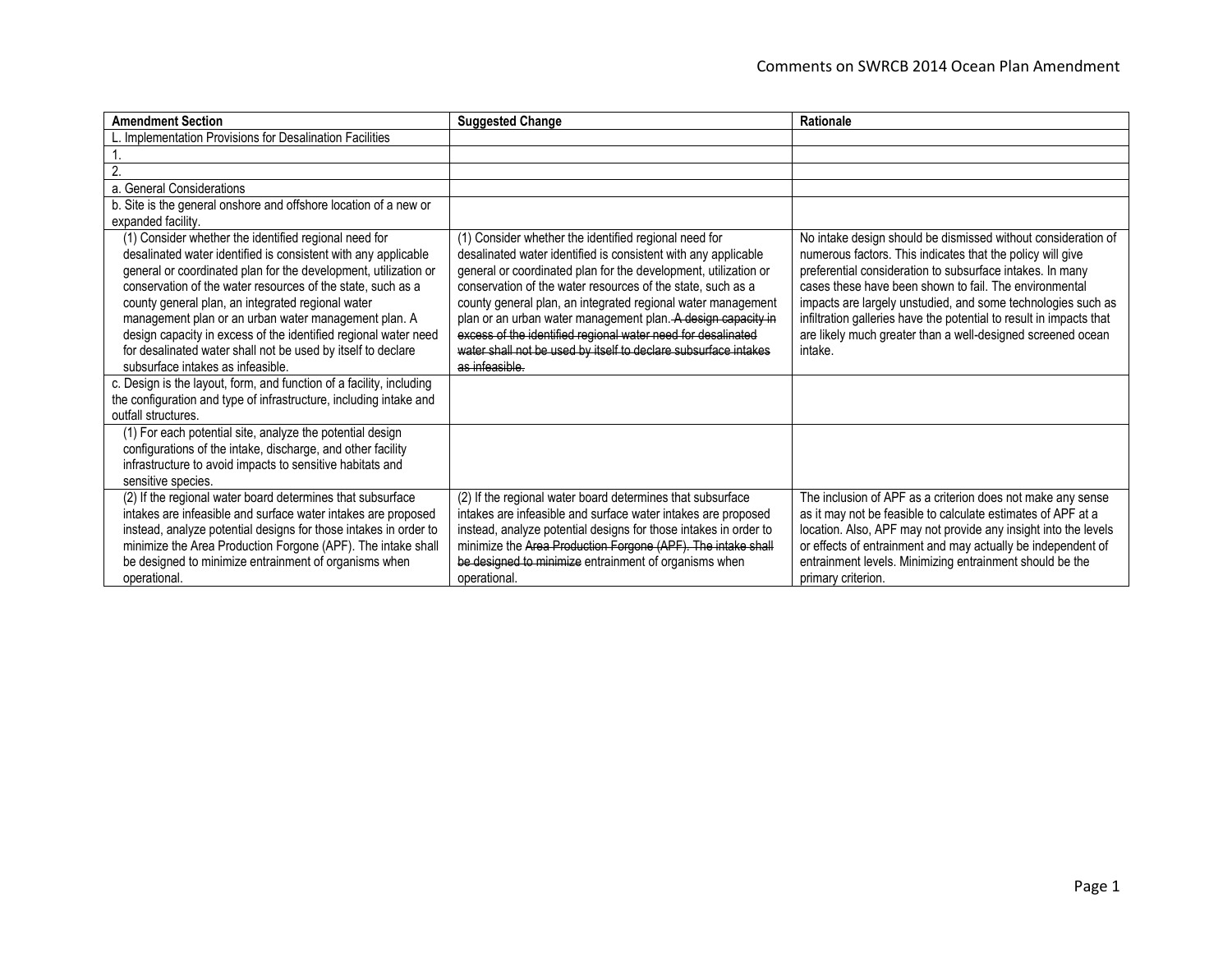| <b>Amendment Section</b>                                                                                                                                                                                                                                               | <b>Suggested Change</b>                                                                                                                          | Rationale                                                                                                                                                                                                                                                                                                                                                                                                                                                                                                                                                                                                                                                                                                                                                                                                                                                                                                                                                                                                                                                                                                                                                                                                                                                                                                                                                                                                                                                                                                                                                                                                                                                                                                                                                                                                                                                                                                                                                                                                                                                                                                                                                                                                                                                                                                                                                                                                                                              |
|------------------------------------------------------------------------------------------------------------------------------------------------------------------------------------------------------------------------------------------------------------------------|--------------------------------------------------------------------------------------------------------------------------------------------------|--------------------------------------------------------------------------------------------------------------------------------------------------------------------------------------------------------------------------------------------------------------------------------------------------------------------------------------------------------------------------------------------------------------------------------------------------------------------------------------------------------------------------------------------------------------------------------------------------------------------------------------------------------------------------------------------------------------------------------------------------------------------------------------------------------------------------------------------------------------------------------------------------------------------------------------------------------------------------------------------------------------------------------------------------------------------------------------------------------------------------------------------------------------------------------------------------------------------------------------------------------------------------------------------------------------------------------------------------------------------------------------------------------------------------------------------------------------------------------------------------------------------------------------------------------------------------------------------------------------------------------------------------------------------------------------------------------------------------------------------------------------------------------------------------------------------------------------------------------------------------------------------------------------------------------------------------------------------------------------------------------------------------------------------------------------------------------------------------------------------------------------------------------------------------------------------------------------------------------------------------------------------------------------------------------------------------------------------------------------------------------------------------------------------------------------------------------|
| d.                                                                                                                                                                                                                                                                     |                                                                                                                                                  |                                                                                                                                                                                                                                                                                                                                                                                                                                                                                                                                                                                                                                                                                                                                                                                                                                                                                                                                                                                                                                                                                                                                                                                                                                                                                                                                                                                                                                                                                                                                                                                                                                                                                                                                                                                                                                                                                                                                                                                                                                                                                                                                                                                                                                                                                                                                                                                                                                                        |
| (1) Considerations for Intake Technology:                                                                                                                                                                                                                              |                                                                                                                                                  |                                                                                                                                                                                                                                                                                                                                                                                                                                                                                                                                                                                                                                                                                                                                                                                                                                                                                                                                                                                                                                                                                                                                                                                                                                                                                                                                                                                                                                                                                                                                                                                                                                                                                                                                                                                                                                                                                                                                                                                                                                                                                                                                                                                                                                                                                                                                                                                                                                                        |
| (a) Subject to Section L.2.a.(2), the regional water board<br>shall require subsurface intakes unless it determines that<br>subsurface intakes are infeasible based upon an analysis of<br>the criteria listed below, in consultation with State Water<br>Board staff. | (a) The regional water board shall require intakes that minimize<br>effects on the environment, in consultation with State Water<br>Board staff. | The original policy language gives preference to subsurface<br>intakes without providing any basis for this policy without any<br>legal basis for the policy. At the very least this policy statement<br>should be backed by a balanced assessment of intake<br>technologies that is open to scrutiny (comment) by industry<br>and the public. The policy basis should include environmental<br>and economic appraisals of viable technology alternatives.<br>Subsurface intakes will not be feasible for many projects, have<br>unknown environmental effects (adverse or beneficial), may<br>represent a significant economic burden on California's water<br>supply, and are known to fail. For example the Desal Expert<br>Panel Report states that, "As indicated in WateReuse report<br>(2011b), the largest seawater desalination facility with a<br>subsurface intake in operation at present is the Pedro Del<br>Pinatar (Cartagena) desalination plant in Spain where the first<br>64,000 m3 per d (17 mgd) phase of the project used<br>subsurface HDD wells. Site-specific hydrogeological<br>constraints made it impossible to use similar intake wells for<br>plant expansion, and the second 64,000 m3 per d (17 mgd)<br>phase of this project was constructed with an open ocean<br>intake. Another example of a larger facility with an indirect<br>intake is the Fukuoka plant in Japan that has an intake volume<br>of 103,000 m3 per d (27.2 mgd) and uses a large constructed<br>infiltration gallery with an area of 20,000 m2 (4.9 acres) in the<br>shallow nearshore ocean waters at a depth of 11.5 m (38 ft).<br>While details were not available for this report, there have<br>been challenges in operating this intake system."<br>Other environmental impacts, such as the significant<br>greenhouse gas emissions and disturbance of benthic<br>organisms from subsurface intakes, need to be evaluated<br>carefully against such things as the minimal effects of any<br>entrainment losses on fish populations and other positive<br>benefits being sited. Other environmental implications of<br>subsurface intakes must be thoroughly studied prior to<br>establishing a rule favoring subsurface intakes. Other factors<br>that need to be considered include the acquisition of required<br>lands to support needed wells and significant additional<br>infrastructure to transport water from expansive wells to |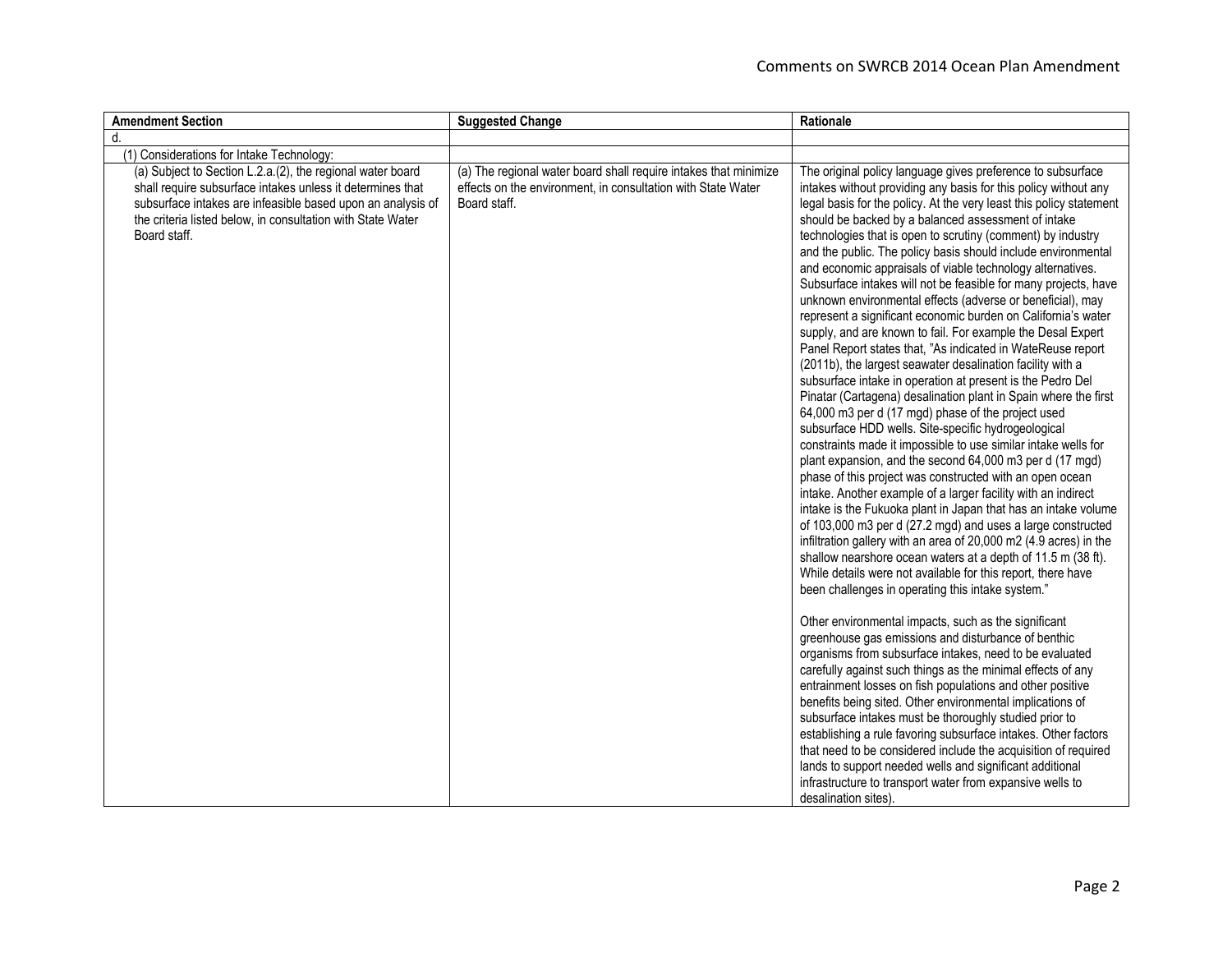| <b>Amendment Section</b>                                                                                                                                                                                                                                                                                                                                                                                                                                                                                                                                                                                                                                                                                                                                                                                                                                                                                                                                                                        | <b>Suggested Change</b>                                                                                                                                                                                                                                                                                                                                                                                                                                                                                                                                                                                                                                                                                                                                                                                                                                                                                                                                                                                                                                                                                                                                                                                                                                                                | Rationale                                                                                      |
|-------------------------------------------------------------------------------------------------------------------------------------------------------------------------------------------------------------------------------------------------------------------------------------------------------------------------------------------------------------------------------------------------------------------------------------------------------------------------------------------------------------------------------------------------------------------------------------------------------------------------------------------------------------------------------------------------------------------------------------------------------------------------------------------------------------------------------------------------------------------------------------------------------------------------------------------------------------------------------------------------|----------------------------------------------------------------------------------------------------------------------------------------------------------------------------------------------------------------------------------------------------------------------------------------------------------------------------------------------------------------------------------------------------------------------------------------------------------------------------------------------------------------------------------------------------------------------------------------------------------------------------------------------------------------------------------------------------------------------------------------------------------------------------------------------------------------------------------------------------------------------------------------------------------------------------------------------------------------------------------------------------------------------------------------------------------------------------------------------------------------------------------------------------------------------------------------------------------------------------------------------------------------------------------------|------------------------------------------------------------------------------------------------|
| i. The regional water board shall consider the following<br>criteria in determining feasibility of subsurface intakes:<br>geotechnical data, hydrogeology, benthic topography,<br>oceanographic conditions, presence of sensitive habitats,<br>presence of sensitive species, energy use; impact on<br>freshwater aquifers, local water supply, and existing water<br>users; desalinated water conveyance, existing<br>infrastructure, co-location with sources of dilution water,<br>design constraints (engineering, constructability), and<br>project life cycle cost. Project life cycle cost shall be<br>determined by evaluating the total cost of planning,<br>design, land acquisition, construction, operations,<br>maintenance, mitigation, equipment replacement and<br>disposal over the lifetime of the facility, in addition to the<br>cost of decommissioning the facility. In addition, the<br>regional water board may evaluate other site- and facility-<br>specific factors. | i. The regional water board shall consider the following criteria<br>in determining feasibility of subsurface intakes: geotechnical<br>data, hydrogeology, benthic topography, oceanographic<br>conditions, volume of water required, impacts on the marine<br>environment and biological communities, presence of sensitive<br>habitats, presence of sensitive species, energy use; impact on<br>freshwater aquifers, local water supply, and existing water<br>users; desalinated water conveyance, existing infrastructure,<br>co-location with sources of dilution water, design constraints<br>(engineering, constructability), and project life cycle cost.<br>Project life cycle cost shall be determined by evaluating the<br>total cost of planning, design, land acquisition, construction,<br>operations, maintenance, mitigation, equipment replacement<br>and disposal over the lifetime of the facility, in addition to the<br>cost of decommissioning the facility. In addition, the regional<br>water board may evaluate other site- and facility-specific<br>factors. Other land based considerations must include the fact<br>that the preferred location for land based wells might be in<br>areas that would likely be restricted from use (Coast Act<br>Impacts). | Delete entire section, or at least add consideration of impacts<br>to marine environment.      |
| ii. The regional water board may find that a combination<br>of subsurface and surface intakes is the best feasible<br>alternative to minimize intake and mortality of marine life.                                                                                                                                                                                                                                                                                                                                                                                                                                                                                                                                                                                                                                                                                                                                                                                                              | ii. The regional water board may find that shall consider<br>whether a combination of subsurface and surface intakes,<br>operated together or at separate times, is the best feasible<br>alternative to minimize intake and mortality of marine life.                                                                                                                                                                                                                                                                                                                                                                                                                                                                                                                                                                                                                                                                                                                                                                                                                                                                                                                                                                                                                                  | It is unclear to me why this statement is necessary.                                           |
| (b) Installation and maintenance of a subsurface intake shall<br>avoid, to the maximum extent feasible, the disturbance of<br>sensitive habitats and sensitive species.                                                                                                                                                                                                                                                                                                                                                                                                                                                                                                                                                                                                                                                                                                                                                                                                                         | (b) Installation and maintenance of a subsurface intake shall<br>avoid, to the maximum extent feasible, the disturbance of<br>sensitive habitats and sensitive species.                                                                                                                                                                                                                                                                                                                                                                                                                                                                                                                                                                                                                                                                                                                                                                                                                                                                                                                                                                                                                                                                                                                | On the basis of suggested changes to SL.2.d.(1)(a) above, this<br>would already be considered. |
| (c) If subsurface intakes are not feasible, the regional water<br>board may approve a surface water intake subject to the<br>following conditions.                                                                                                                                                                                                                                                                                                                                                                                                                                                                                                                                                                                                                                                                                                                                                                                                                                              | (c) The regional water board may approve a surface water<br>intake subject to the following conditions.                                                                                                                                                                                                                                                                                                                                                                                                                                                                                                                                                                                                                                                                                                                                                                                                                                                                                                                                                                                                                                                                                                                                                                                |                                                                                                |
| i. The regional water board shall require that surface<br>water intakes be screened.                                                                                                                                                                                                                                                                                                                                                                                                                                                                                                                                                                                                                                                                                                                                                                                                                                                                                                            | i. The regional water board shall require that surface water<br>intakes be screened with the screen opening design selected to<br>appreciably reduce the intake and mortality of the marine<br>organisms at the project site.                                                                                                                                                                                                                                                                                                                                                                                                                                                                                                                                                                                                                                                                                                                                                                                                                                                                                                                                                                                                                                                          |                                                                                                |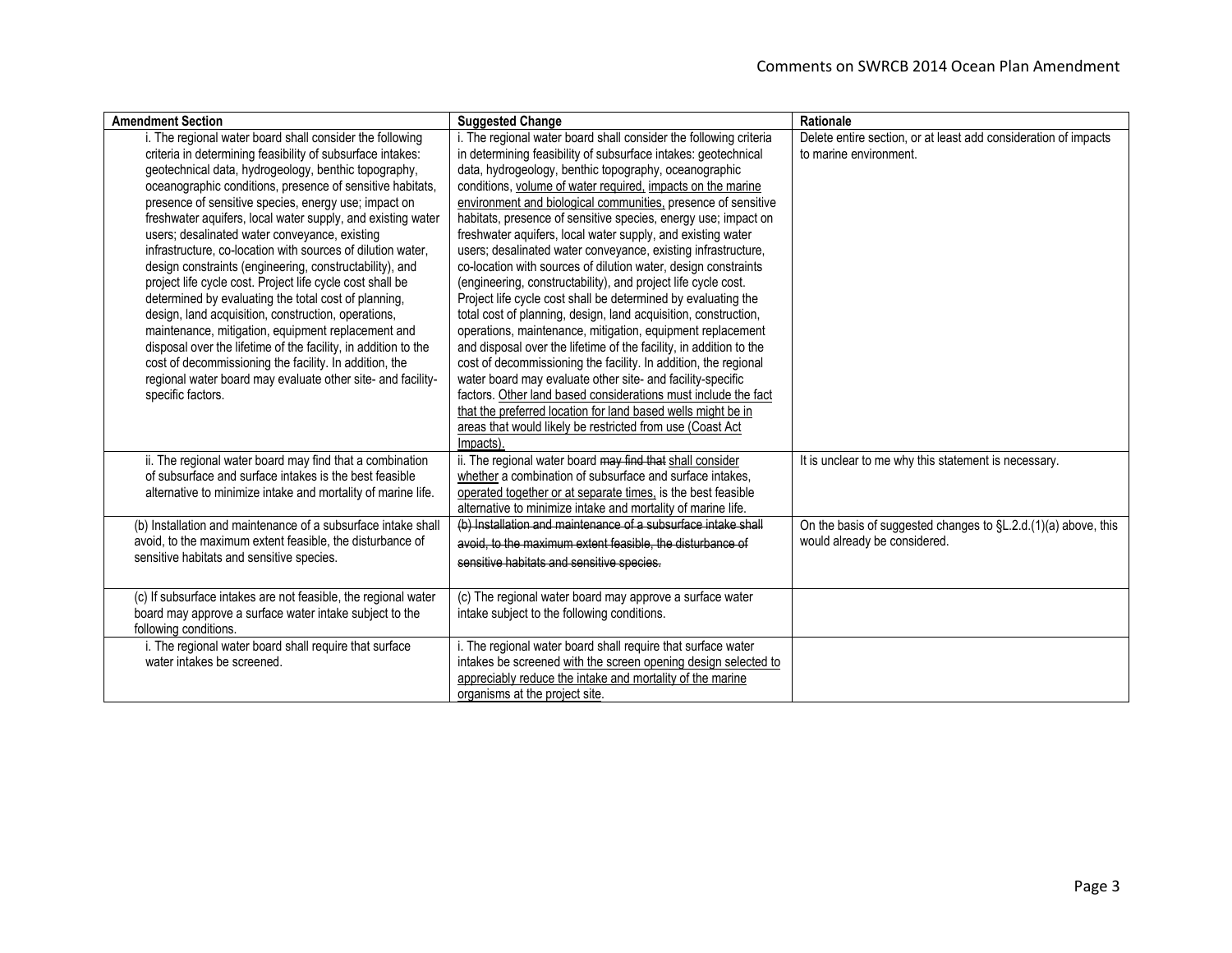| <b>Amendment Section</b>                                                             | <b>Suggested Change</b>                                       | Rationale                                                       |
|--------------------------------------------------------------------------------------|---------------------------------------------------------------|-----------------------------------------------------------------|
| ii. In order to reduce entrainment, all surface water                                | Delete                                                        | Predefining the screen or slot opening for wedge wire screens   |
| intakes must be screened with a [0.5 mm (0.02 in)/ 0.75                              |                                                               | does not allow for consideration of the conditions and species  |
| $(0.03 \text{ in})/1.0 \text{ mm}$ $(0.04 \text{ in})$ ] or smaller slot size screen |                                                               | at an intake location. Also the text seems to confuse slot      |
| when the desalination facility is withdrawing seawater.                              |                                                               | openings which refer to wedgewire screen and openings for       |
| [NOTE: The State Water Board intends to select a single                              |                                                               | screen mesh. The selection of a specific slot opening for       |
| slot size, but is soliciting comments on whether 0.5 mm,                             |                                                               | wedge wire screens is unnecessary as the manufacturers can      |
| 0.75 mm, 1.0 mm, or some other slot size is most                                     |                                                               | customize the slot openings to a large degree allowing the      |
| appropriate to minimize intake and mortality of marine                               |                                                               | intake to be customized to the specific site conditions.        |
| life.]                                                                               |                                                               |                                                                 |
|                                                                                      |                                                               | This section does not provide any information on the need for   |
|                                                                                      |                                                               | adequate cross flow to allow a wedgewire screen to operate      |
|                                                                                      |                                                               | efficiently, or the potential for technology that might utilize |
|                                                                                      |                                                               | square or other shape mesh. The screen opening needs to be      |
|                                                                                      |                                                               | selected based on the species at a location and not prescribed  |
|                                                                                      |                                                               | in a policy.                                                    |
| iii. An owner or operator may use an alternative method of                           | iii. An owner or operator may demonstrate an alternative      | See comments on selection of specific screen or slot            |
| preventing entrainment so long as the alternative method                             | method of preventing entrainment through a pilot study        | openings. Any study designed to demonstrate the                 |
| provides equivalent protection of eggs, larvae, and                                  | designed to demonstrate the effectiveness of the alternative. | effectiveness of a screening technology would not use an        |
| juvenile organisms as is provided by a [0.5 mm (0.02 in)/                            |                                                               | ETM-type assessment. The purpose of ETM is to estimate the      |
| 0.75 (0.03 in)/ 1.0 mm (0.04 in)] slot size screen [see note                         |                                                               | impacts due to entrainment on a source population of marine     |
| above]. The owner or operator must demonstrate the                                   |                                                               | organisms. The pilot study would need to detect the reduction   |
| effectiveness of the alternative method to the regional                              |                                                               | in entrainment resulting from the technology. The designs and   |
| water board. The owner or operator must conduct a pilot                              |                                                               | sampling approaches for the two studies are entirely different  |
| study to demonstrate the effectiveness of the alternative                            |                                                               | and specifying that the study needs to be conducted for 36      |
| method, and use an Empirical Transport Model (ETM)/                                  |                                                               | months indicates the absence of any understanding of the goal   |
| Area of Production Forgone (APF) approach to estimate                                |                                                               | of this type of study. Similar to the ETM, the study will be    |
| entrainment at the pilot study location. The study period                            |                                                               | estimating a percentage reduction which would show little       |
| shall be at least 36 consecutive months and sampling                                 |                                                               | variation among years as long as the species composition of     |
| shall be designed to account for variation in                                        |                                                               | larvae was similar among years. A defined set of goals need to  |
| oceanographic conditions and larval abundance and                                    |                                                               | be established so that any project being assessed can be        |
| diversity such that abundance estimates are reasonably                               |                                                               | measured appropriately against that set of goals. Based upon    |
| accurate. Samples must be collected using a mesh size                                |                                                               | the results of the assessment, appropriate mitigation steps,    |
| no larger than 335 microns and individuals collected shall                           |                                                               | where required, might be possible to meet or exceed the         |
| be identified to the lowest taxonomical level practicable.                           |                                                               | established goals.                                              |
| The ETM/APF analysis shall be representative of the                                  |                                                               |                                                                 |
| entrained species. At their discretion, the regional water                           |                                                               |                                                                 |
| boards may permit the use of existing entrainment data                               |                                                               |                                                                 |
| from the facility to meet this requirement.                                          |                                                               |                                                                 |
| (d)                                                                                  |                                                               |                                                                 |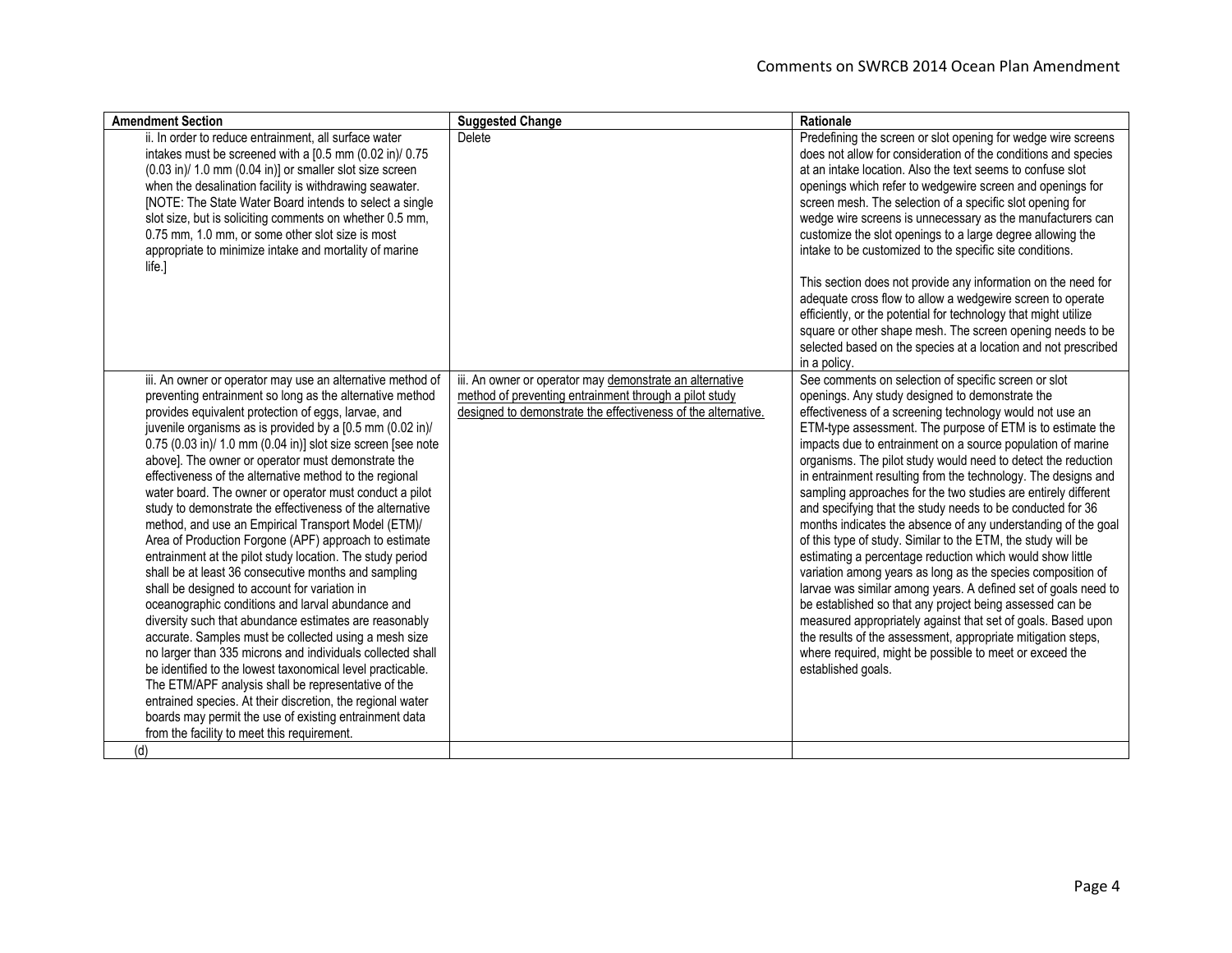| <b>Amendment Section</b>                                                                                                      | <b>Suggested Change</b>                                                                                                                  | Rationale                                                                                                              |
|-------------------------------------------------------------------------------------------------------------------------------|------------------------------------------------------------------------------------------------------------------------------------------|------------------------------------------------------------------------------------------------------------------------|
| (2) Considerations for Brine Discharge Technology:                                                                            |                                                                                                                                          |                                                                                                                        |
| (a)                                                                                                                           |                                                                                                                                          |                                                                                                                        |
| (b)                                                                                                                           |                                                                                                                                          |                                                                                                                        |
| (c)                                                                                                                           |                                                                                                                                          |                                                                                                                        |
| (d)                                                                                                                           |                                                                                                                                          |                                                                                                                        |
| i. Estimate intake entrainment impacts using an ETM/APF                                                                       | . Provide a board approved assessment on the intake                                                                                      | Should not require an ETM-type study as volume of intake                                                               |
| approach.                                                                                                                     | entrainment effects.                                                                                                                     | may not require detailed assessment. Also, modeling could be                                                           |
|                                                                                                                               |                                                                                                                                          | used to provide an ETM-type assessment.                                                                                |
| н.                                                                                                                            |                                                                                                                                          |                                                                                                                        |
| iii.                                                                                                                          |                                                                                                                                          |                                                                                                                        |
| (e)                                                                                                                           |                                                                                                                                          |                                                                                                                        |
| (f) Facilities that use subsurface intakes to supply                                                                          | (f) Facilities that use subsurface intakes to supply augmented                                                                           | Subsurface intakes should not be exempt from evaluation of                                                             |
| augmented flow water for dilution are exempt from the                                                                         | flow water for dilution are also required to provide a board                                                                             | environmental impacts.                                                                                                 |
| requirements of chapter III.L.2.d.(2) if the facility meets the                                                               | approved assessment on the environmental effects of the                                                                                  |                                                                                                                        |
| receiving water limitation for salinity in chapter III.L.3.                                                                   | intake technology.                                                                                                                       |                                                                                                                        |
| e. Mitigation for the purposes of this section is the replacement                                                             | Mitigation for the purposes of this section is the compensation                                                                          | Note that this is setting a policy that all losses are                                                                 |
| of marine life or habitat that is lost due to the construction and                                                            | of any significant losses the replacement of marine life or                                                                              | required to be replaced - regardless of whether the losses                                                             |
| operation of a desalination facility after minimizing marine life                                                             | habitat that is lost due to the construction and operation of a                                                                          | are significant. Also, as written, the language would not                                                              |
| mortality through site, design, and technology measures. The                                                                  | desalination facility after minimizing marine life mortality through                                                                     | provide for any mitigation that does not provide exact                                                                 |
| owner or operator may choose whether to satisfy a facility's                                                                  | site, design, and technology measures. The owner or operator                                                                             | replacement.                                                                                                           |
| mitigation measures pursuant to chapter III.L.2.e.(3) or, if                                                                  | may choose whether to satisfy a facility's mitigation measures                                                                           |                                                                                                                        |
| available, L.2.e.(4). The owner or operator shall fully mitigate for                                                          | pursuant to chapter III.L.2.e.(3) or, if available, L.2.e.(4). The                                                                       |                                                                                                                        |
| all marine life mortality associated with the desalination facility.                                                          | owner or operator shall fully mitigate for all marine life mortality<br>associated with the desalination facility.                       |                                                                                                                        |
|                                                                                                                               |                                                                                                                                          |                                                                                                                        |
| (1) Marine Life Mortality Report. The owner or operator of a                                                                  | Marine Life Mortality Report. The owner or operator of a facility                                                                        | The ETM approach does not project entrainment numbers, it                                                              |
| facility shall submit a report to the regional water board                                                                    | shall submit a report to the regional water board estimating                                                                             | estimates the annual mortality due to entrainment. Projecting                                                          |
| projecting the marine life mortality resulting from construction<br>and operation of the facility after implementation of the | projecting the marine life mortality resulting from construction<br>and operation of the facility after implementation of the facility's | arguably implies additive annual entrainment, which is wrong.<br>Entrainment remains consistent each year and does not |
| facility's required site, design, and technology measures.                                                                    | required site, design, and technology measures.                                                                                          | increase with additional vears.                                                                                        |
|                                                                                                                               |                                                                                                                                          |                                                                                                                        |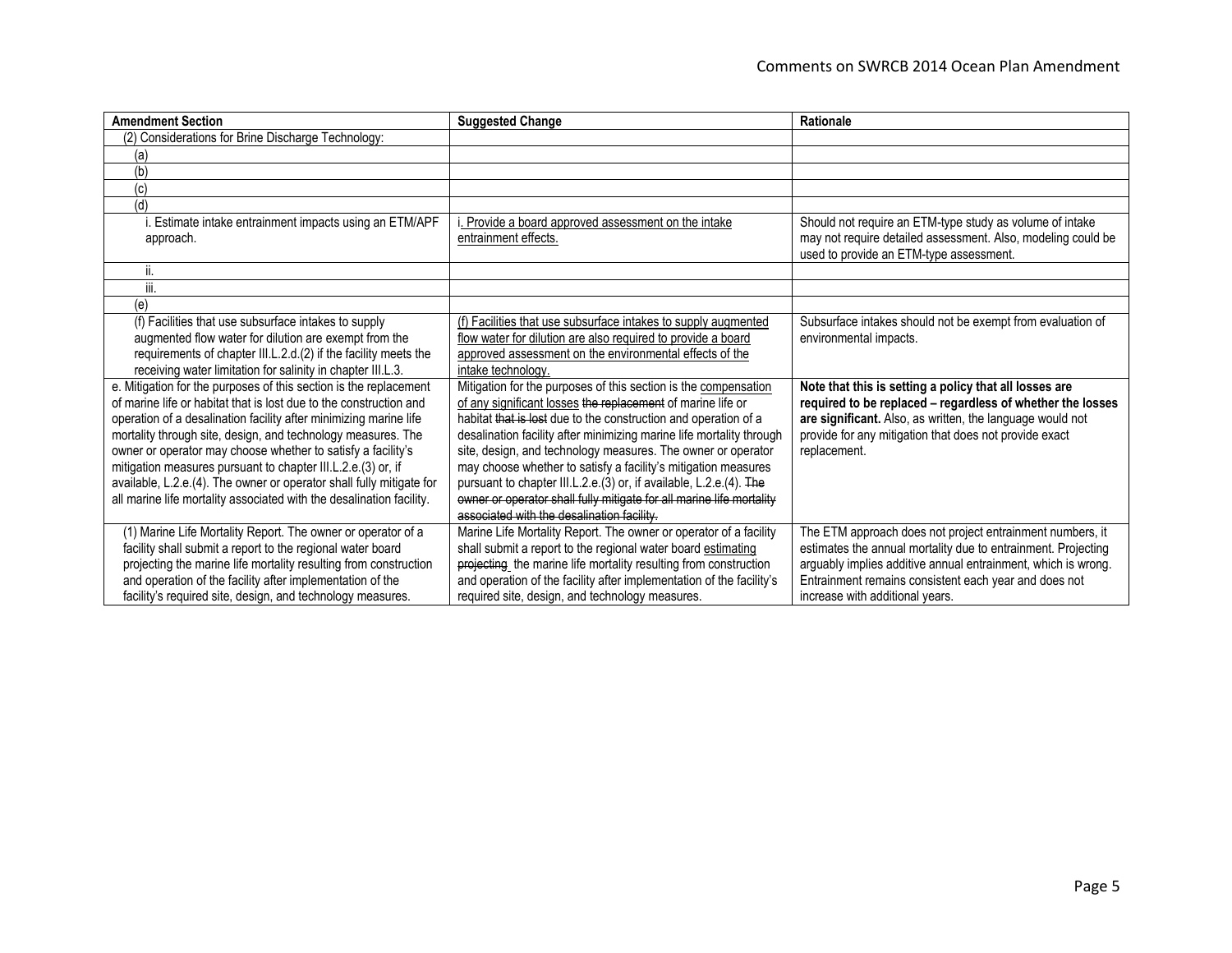| <b>Amendment Section</b>                                                                                                                                                                                                                                                                                                                                                                                                                                                                                                                                                                                                                                                                                                                                                                                                                                                                                                                                                                                                                                                                                                                                                                                                               | <b>Suggested Change</b>                                                                                                                                                                                                                                                                                                                                                                                                                                                                                                                                                                                                                                                                                                                                                                                                                                                                                                                                                                                                                                                                                                                                                                                                                                                                                 | Rationale                                                                                                                                                                                                                                                                                                                                                                                                                                                                                                                                                                                                                                                                                                                                                                                                                                                                                                                                                                                                                                                                                                                                                                                                                                                                                                                                                                             |
|----------------------------------------------------------------------------------------------------------------------------------------------------------------------------------------------------------------------------------------------------------------------------------------------------------------------------------------------------------------------------------------------------------------------------------------------------------------------------------------------------------------------------------------------------------------------------------------------------------------------------------------------------------------------------------------------------------------------------------------------------------------------------------------------------------------------------------------------------------------------------------------------------------------------------------------------------------------------------------------------------------------------------------------------------------------------------------------------------------------------------------------------------------------------------------------------------------------------------------------|---------------------------------------------------------------------------------------------------------------------------------------------------------------------------------------------------------------------------------------------------------------------------------------------------------------------------------------------------------------------------------------------------------------------------------------------------------------------------------------------------------------------------------------------------------------------------------------------------------------------------------------------------------------------------------------------------------------------------------------------------------------------------------------------------------------------------------------------------------------------------------------------------------------------------------------------------------------------------------------------------------------------------------------------------------------------------------------------------------------------------------------------------------------------------------------------------------------------------------------------------------------------------------------------------------|---------------------------------------------------------------------------------------------------------------------------------------------------------------------------------------------------------------------------------------------------------------------------------------------------------------------------------------------------------------------------------------------------------------------------------------------------------------------------------------------------------------------------------------------------------------------------------------------------------------------------------------------------------------------------------------------------------------------------------------------------------------------------------------------------------------------------------------------------------------------------------------------------------------------------------------------------------------------------------------------------------------------------------------------------------------------------------------------------------------------------------------------------------------------------------------------------------------------------------------------------------------------------------------------------------------------------------------------------------------------------------------|
| (a) For operational mortality related to intakes, the report<br>shall include a detailed entrainment study. The entrainment<br>study period shall be at least 36 consecutive months and<br>sampling shall be designed to account for variation in<br>oceanographic conditions and larval abundance and<br>diversity such that abundance estimates are reasonably<br>accurate. At their discretion, the regional water boards may<br>permit the use of existing entrainment data from the facility<br>to meet this requirement. Samples must be collected using<br>a mesh size no larger than 335 microns and individuals<br>collected shall be identified to the lowest taxonomical level<br>practicable. Additional samples shall also be collected using<br>a 200 micron mesh to provide a broader characterization of<br>other entrained organisms. The ETM/APF analysis shall be<br>representative of the entrained species collected using the<br>335 micron net. The APF shall be calculated using a 90<br>percent confidence level. An owner or operator with<br>subsurface intakes is not required to do an ETM/APF<br>analysis for their intakes and is not required to mitigate for<br>intake-related operational mortality. | (a) For operational mortality related to intakes, the report shall<br>include a detailed entrainment assessment approved by the<br>regional board. The entrainment study period shall be at least<br>36 consecutive months and sampling shall be designed to<br>account for variation in oceanographic conditions and larval<br>abundance and diversity such that abundance estimates are<br>reasonably accurate. At their discretion, the regional water<br>boards may permit the use of existing entrainment data from<br>the facility to meet this requirement. If sampling is required, the<br>samples must be collected using a mesh size no larger than<br>335 microns and individuals collected shall be identified to the<br>lowest taxonomical level practicable. Additional samples shall<br>also be collected using a 200 micron mesh to provide a broader<br>characterization of other entrained organisms. The ETM/APF<br>analysis shall be representative of the entrained species<br>collected using the 335 micron net. The APF shall be calculated<br>using a 90 percent confidence level. An owner or operator with<br>subsurface intakes is not required to do an ETM/APF analysis<br>for their intakes and is not required to mitigate for intake-related<br>operational mortality. | No specifics on the study requirements should be included as<br>the design or even requirements for actual data collection will<br>vary by location. Based on input from the Expert Review Panel<br>no studies should be required for facilities with low volume<br>intakes (probably 30 mgd or less). Also, for many plants the<br>impacts can be estimated using an ETM-based modeling<br>approach, especially at locations where there are some<br>existing data. No additional sampling using a 200 micron net<br>should be required since the impacts estimated from the ETM<br>can be easily extrapolated, in almost all cases, to any<br>planktonic organisms subject to entrainment.<br>ETM is the method used to assess the significance of<br>entrainment mortality. APF is a method for calculating<br>mitigation of taxa for which there is an identifiable adult habitat<br>association. It is not clear why it would be included in a Marine<br>Life Mortality Report.<br>APF converts proportional mortality calculated by the ETM into<br>an area metric (equivalent square kilometers) for appropriate<br>larval taxa. This APF estimate is the area required to<br>compensate for the loss of those larval taxa. Therefore it<br>should be included in a mitigation assessment if the ETM<br>assessment concludes a significant impact that requires<br>mitigation. |
| (b) For operational mortality related to discharges, the report<br>shall estimate the area in which salinity exceeds 2.0 parts<br>per thousand above natural background salinity or a facility-<br>specific alternative receiving water limitation (see § L.3).<br>The area in excess of the receiving water limitation for<br>salinity shall be determined by modeling and confirmed with<br>monitoring. The report shall use any acceptable approach<br>for evaluating mortality that occurs due to shearing stress<br>resulting from the facility's discharge, including any<br>incremental increase in mortality resulting from a<br>commingled discharge.<br>(c)<br>(d) Upon approval of the report by the regional water board                                                                                                                                                                                                                                                                                                                                                                                                                                                                                                   |                                                                                                                                                                                                                                                                                                                                                                                                                                                                                                                                                                                                                                                                                                                                                                                                                                                                                                                                                                                                                                                                                                                                                                                                                                                                                                         | No specific comment but is the 2 ppt limit supported by any<br>studies? This seems very low.<br>This has important implications for APF – as habitat cannot be                                                                                                                                                                                                                                                                                                                                                                                                                                                                                                                                                                                                                                                                                                                                                                                                                                                                                                                                                                                                                                                                                                                                                                                                                        |
| in consultation with State Water Board staff, the calculated<br>marine life mortality shall form the basis for the mitigation<br>provided pursuant to this section.                                                                                                                                                                                                                                                                                                                                                                                                                                                                                                                                                                                                                                                                                                                                                                                                                                                                                                                                                                                                                                                                    |                                                                                                                                                                                                                                                                                                                                                                                                                                                                                                                                                                                                                                                                                                                                                                                                                                                                                                                                                                                                                                                                                                                                                                                                                                                                                                         | replaced for several of the taxa commonly entrained in<br>California. It is likely that a strong argument against APF for all<br>taxa effects could be made and that additional mitigation may<br>be required.                                                                                                                                                                                                                                                                                                                                                                                                                                                                                                                                                                                                                                                                                                                                                                                                                                                                                                                                                                                                                                                                                                                                                                        |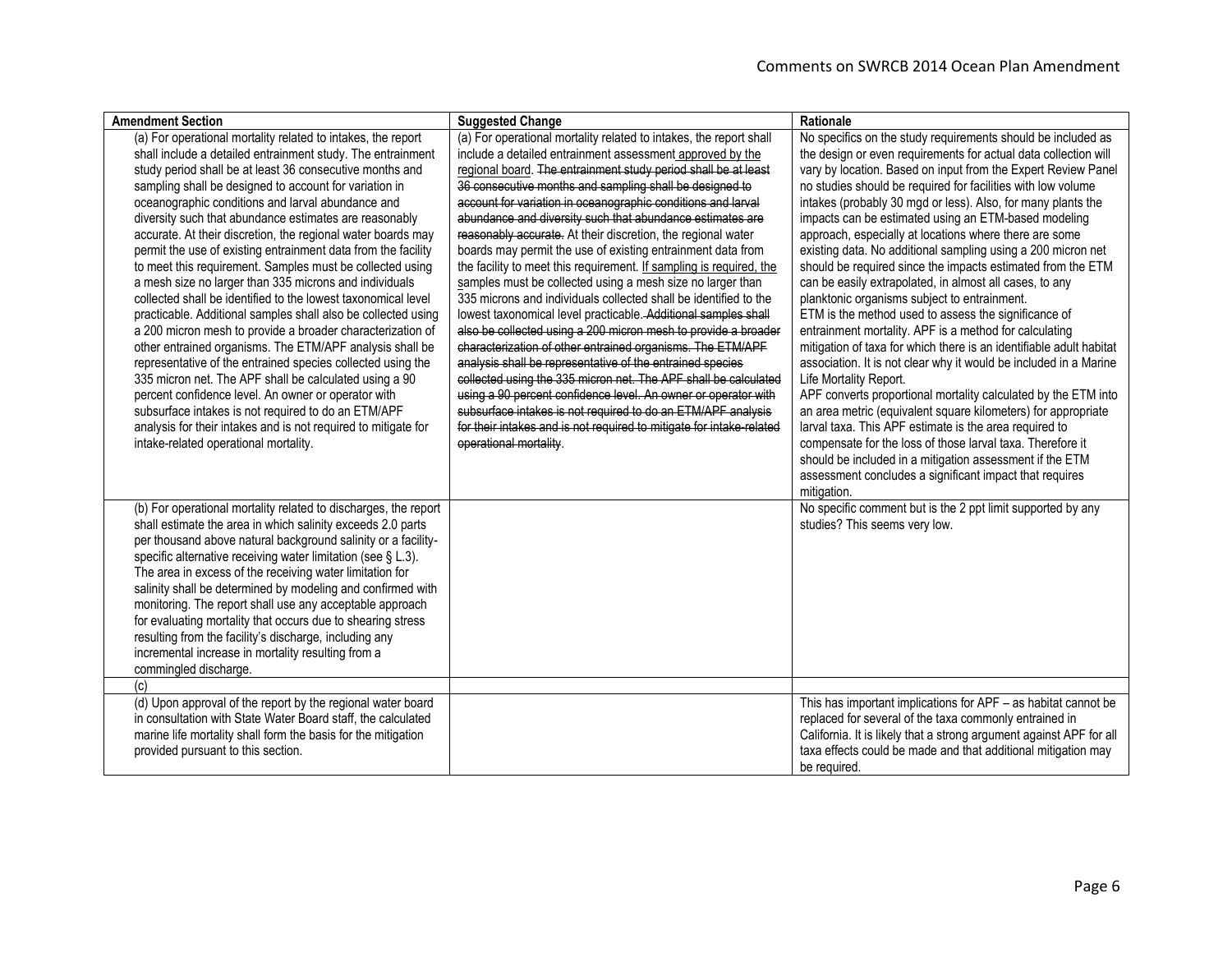| <b>Amendment Section</b>                                           | <b>Suggested Change</b>                                            | Rationale                                                       |
|--------------------------------------------------------------------|--------------------------------------------------------------------|-----------------------------------------------------------------|
| (2) The owner or operator shall mitigate for the marine life       | The owner or operator shall mitigate for the marine life mortality | It may be appropriate to consider both options for some         |
| mortality determined in the report above by choosing to either     | determined in the report above by choosing to either complete a    | projects, particularly in the case of projects whose range of   |
| complete a mitigation project as described in chapter              | mitigation project as described in chapter III.L.2.e.(3) or, if an | entrained larval taxa have adult forms that do and do not       |
| III.L.2.e.(3) or, if an appropriate fee-based mitigation program   | appropriate fee-based mitigation program is available, provide     | associate with restorable habitat. See comments below for       |
| is available, provide funding for the program as described in      | funding for the program as described in chapter III.L.2.e.(4), or  | explanation.                                                    |
| chapter III.L.2.e.(4). The mitigation project or the use of a fee- | a combination of the two. The mitigation project or the use of a   |                                                                 |
| based mitigation program and the amount of the fee that the        | fee-based mitigation program and the amount of the fee that the    |                                                                 |
| owner or operator must pay is subject to regional water board      | owner or operator must pay is subject to regional water board      |                                                                 |
| approval.                                                          | approval.                                                          |                                                                 |
| (3) Mitigation Option 1: Complete a Mitigation Project. The        |                                                                    |                                                                 |
| mitigation project must satisfy the following provisions:          |                                                                    |                                                                 |
| (a) The owner or operator shall submit a Mitigation Plan.          | The owner or operator shall submit a Mitigation Plan. Mitigation   | See comments above on the difference between APF and            |
| Mitigation Plans shall include: project objectives, site           | Plans shall include an APF assessment of appropriate taxa in       | ETM. APF is only appropriate for use with species whose adult   |
| selection, site protection instrument (the legal arrangement       | order to scale project entrainment and brine disposal effects on   | forms associate with a restorable habitat. Species without      |
| or instrument that will be used to ensure the long-term            | larva to appropriate compensatory habitat acreage, The plan        | habitat association as adults will not benefit from habitat     |
| protection of the compensatory mitigation project site),           | should also include project objectives, site selection, site       | restoration. Alternative mitigation approaches such as quota    |
| baseline site conditions, a mitigation work plan, a                | protection instrument (the legal arrangement or instrument that    | buyout and stocking should be considered for taxa with no       |
| maintenance plan, a long-term management plan, an                  | will be used to ensure the long-term protection of the             | restorable adult habitat association. These approaches are      |
| adaptive management plan, performance standards and                | compensatory mitigation project site), baseline site conditions, a | unlikely to be feasible unless a mitigation banking/in-lieu fee |
| success criteria, monitoring requirements, and financial           | mitigation work plan, a maintenance plan, a long-term              | approach is taken.                                              |
| assurances.                                                        | management plan, an adaptive management plan, performance          |                                                                 |
|                                                                    | standards based on the impact assessment and mitigation plan       |                                                                 |
|                                                                    | objectives and success criteria, monitoring requirements, and      |                                                                 |
|                                                                    | financial assurances.                                              |                                                                 |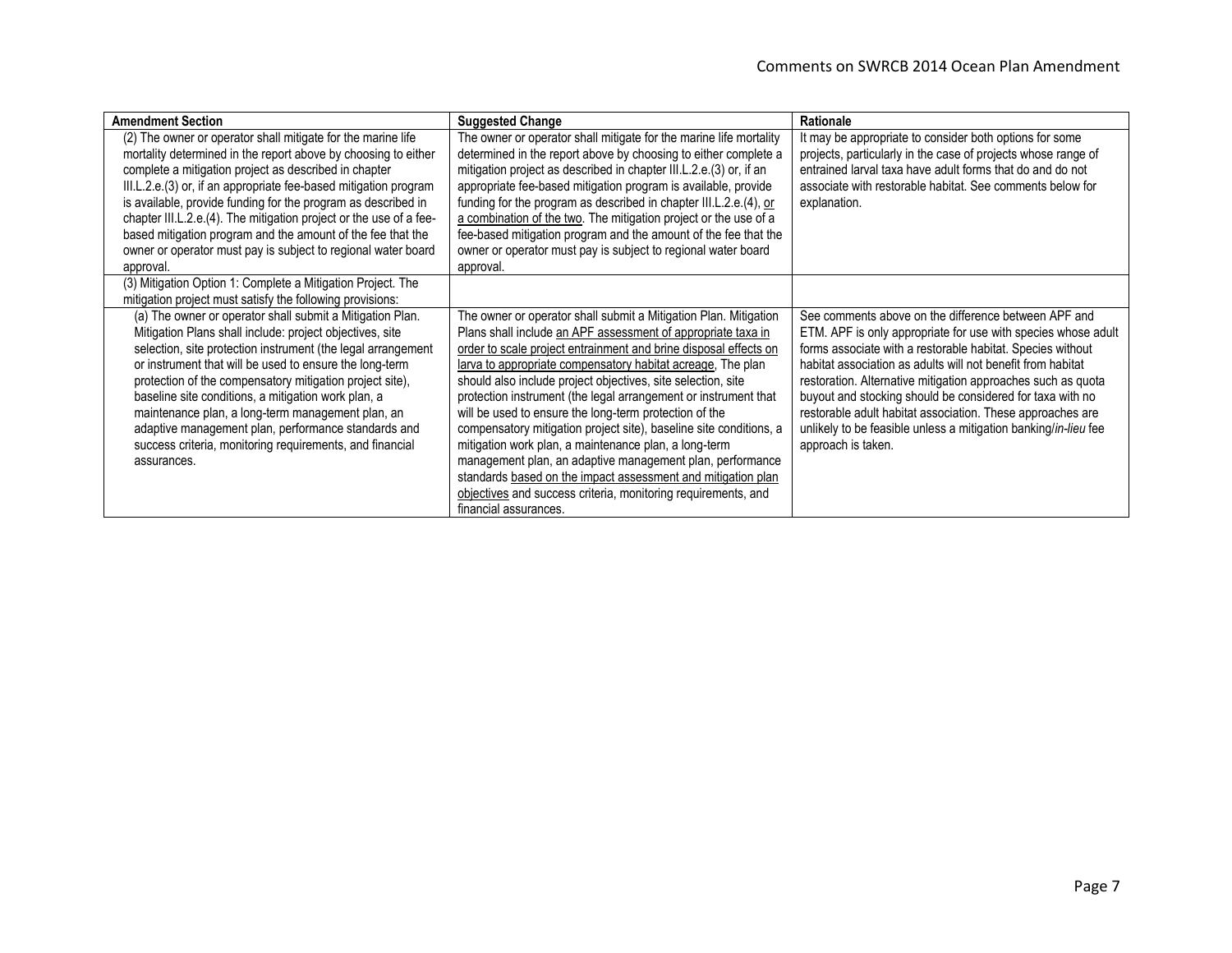| <b>Amendment Section</b>                                      | <b>Suggested Change</b>                                            | Rationale                                                           |
|---------------------------------------------------------------|--------------------------------------------------------------------|---------------------------------------------------------------------|
| (b) The mitigation project must meet the following            |                                                                    |                                                                     |
| requirements:                                                 |                                                                    |                                                                     |
| i. Mitigation shall be accomplished through expansion,        |                                                                    | NOTE that none of these habitats directly compensate for            |
| restoration or creation of one or more of the following:      |                                                                    | losses to coastal pelagic fishes such as croakers which are         |
| kelp beds, estuaries, coastal wetlands, natural reefs,        |                                                                    | usually entrained in high numbers as larvae.                        |
| MPAs, or other projects approved by the regional water        |                                                                    | Therefore, there should be consideration of stocking in this list.  |
| board that will mitigate for intake and mortality of marine   |                                                                    |                                                                     |
| life associated with the facility.                            |                                                                    |                                                                     |
| ii. The owner or operator shall demonstrate that the          | ii. The owner or operator shall demonstrate that the project fully | The APF should not be used as the only criterion used to            |
| project fully mitigates for intake-related marine life        | mitigates for intake-related marine life mortality by including    | determine appropriate mitigation. The method has limited            |
| mortality by including acreage that is at least equivalent in | acreage that is at least equivalent in size to the APF calculated  | value for coastal pelagic fishes.                                   |
| size to the APF calculated in the Marine Life Mortality       | in the Marine Life Mortality Report above. The owner or            |                                                                     |
| Report above. The owner or operator shall do modeling to      | operator shall do modeling to evaluate the areal extent of the     | If the ETM is used in the intake assessment then the impacts        |
| evaluate the areal extent of the mitigation project's         | mitigation project's production area to confirm that it overlaps   | predicted from the model can be extrapolated as occurring to        |
| production area to confirm that it overlaps the facility's    | the facility's source water body. Impacts on the mitigation        | all planktonic organisms. The ETM estimate is a percentage          |
| source water body. Impacts on the mitigation project due      | project due to entrainment by the facility must be offset by       | that is largely affected by the ratio of the intake to source water |
| to entrainment by the facility must be offset by adding       | adding compensatory acreage to the mitigation project. The         | volumes, therefore the same percentage losses could be used         |
| compensatory acreage to the mitigation project. The           | regional water boards may require additional habitat be            | to approximate the impacts to all plankton with the same            |
| regional water boards may require additional habitat be       | mitigated to compensate for the annual entrainment of              | planktonic duration. The actual impacts to other plankton is        |
| mitigated to compensate for the annual entrainment of         | organisms between 200 and 335 microns.                             | most likely much less due to the reduced planktonic duration        |
| organisms between 200 and 335 microns.                        |                                                                    | for most plankton relative to fishes.                               |
| iii. The owner or operator shall demonstrate that the         | Delete.                                                            | As previously noted this will not be possible for many species.     |
| project also fully mitigates for the discharge-related        |                                                                    | Also, mitigation ratios have been used on previous projects.        |
| marine life mortality projected in the Marine Life Mortality  |                                                                    |                                                                     |
| Report above. For each acre of discharge-related              |                                                                    |                                                                     |
| disturbance as determined in the Marine Life Mortality        |                                                                    |                                                                     |
| Report, an owner or operator shall restore one acre of        |                                                                    |                                                                     |
| habitat unless the regional water board determines that a     |                                                                    |                                                                     |
| mitigation ratio greater than 1:1 is needed.                  |                                                                    |                                                                     |
| iv. The owner or operator shall demonstrate that the          | Delete.                                                            | As previously noted this will not be possible for many species.     |
| project also fully mitigates for the construction-related     |                                                                    | Also, mitigation ratios have been used on previous projects.        |
| marine life mortality identified in the Marine Life Mortality |                                                                    |                                                                     |
| Report above. For each acre of construction-related           |                                                                    |                                                                     |
| disturbance, an owner or operator shall restore one acre      |                                                                    |                                                                     |
| of habitat unless the regional water board determines that    |                                                                    |                                                                     |
| a mitigation ratio greater than 1:1 is needed.                |                                                                    |                                                                     |
| (c)                                                           |                                                                    |                                                                     |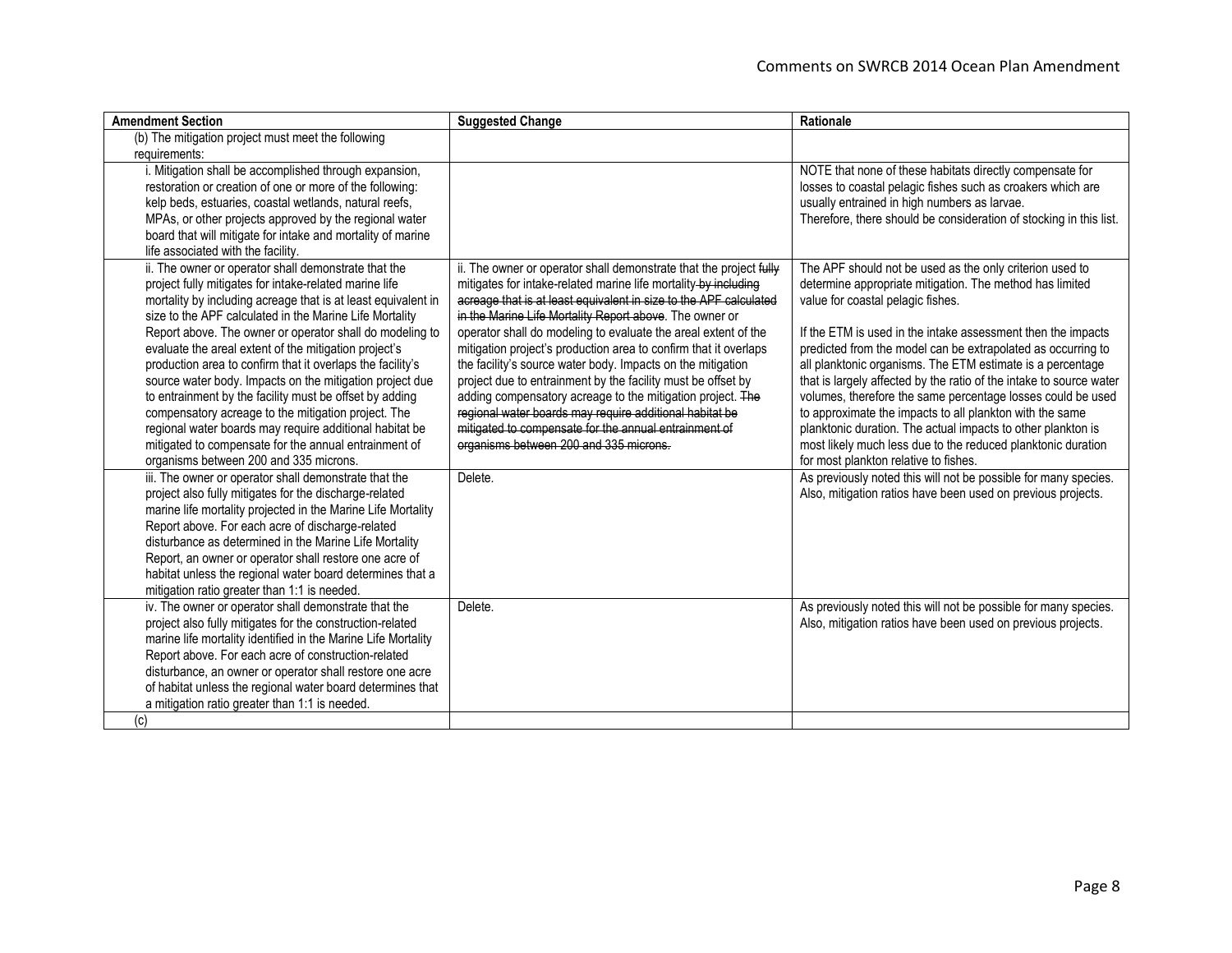| <b>Amendment Section</b>                                        | <b>Suggested Change</b>                                           | Rationale                                                    |
|-----------------------------------------------------------------|-------------------------------------------------------------------|--------------------------------------------------------------|
| (4) Mitigation Option 2: Fee-based Mitigation Program. If the   |                                                                   | Note: The Expert Review Panel agreed that this was the best  |
| regional water board determines that an appropriate fee-        |                                                                   | approach for addressing intake effects as the intake volumes |
| based mitigation program has been established by a public       |                                                                   | are likely to be too small to produce any impacts.           |
| agency, and that payment of a fee to the mitigation program     |                                                                   |                                                              |
| will result in the creation and ongoing implementation of a     |                                                                   |                                                              |
| mitigation project that meets the requirements of section       |                                                                   |                                                              |
| L.2.e.(3), the owner or operator may pay a fee to the           |                                                                   |                                                              |
| mitigation program in lieu of completing a mitigation project.  |                                                                   |                                                              |
| 3. Receiving Water Limitation for Salinity                      |                                                                   |                                                              |
| а.                                                              |                                                                   |                                                              |
| b.                                                              |                                                                   |                                                              |
| (1) Discharges shall not exceed a daily maximum of 2.0 parts    |                                                                   | Same comment as above – is the 2.0 ppt supported by data?    |
| per thousand above natural background salinity to be            |                                                                   |                                                              |
| measured as total dissolved solids (mg/L) measured no           |                                                                   |                                                              |
| further than 100 meters (328 ft) horizontally from the          |                                                                   |                                                              |
| discharge. There is no vertical limit to this zone.             |                                                                   |                                                              |
| C.                                                              |                                                                   |                                                              |
| (1) To determine whether a proposed facility-specific           |                                                                   |                                                              |
| alternative receiving water limitation is adequately protective |                                                                   |                                                              |
| of beneficial uses, an owner or operator shall:                 |                                                                   |                                                              |
| (a) Establish baseline biological conditions at the discharge   | (a) Establish baseline biological conditions at the discharge     | Study period should not be specified. The appropriate time   |
| location and at reference locations over a 36-month period      | location and at reference locations over a 36-month period prior  | period should be determined based on the communities and     |
| prior to commencing brine discharge. The biologic surveys       | to commencing brine discharge. The biologic surveys must          | habitats present and threatened by discharge effects.        |
| must characterize the ecologic composition of habitat and       | characterize the ecologic composition of habitat and marine life  |                                                              |
| marine life using measures established by the regional          | using measures established by the regional water board. At        |                                                              |
| water board. At their discretion, the regional water boards     | their discretion, the regional water boards may permit the use of |                                                              |
| may permit the use of existing data from the facility to meet   | existing data from the facility to meet this requirement.         |                                                              |
| this requirement.                                               |                                                                   |                                                              |
| (2)                                                             |                                                                   |                                                              |
| (3)                                                             |                                                                   |                                                              |
| $\overline{(4)}$                                                |                                                                   |                                                              |
| d.                                                              |                                                                   |                                                              |
| е.                                                              |                                                                   |                                                              |